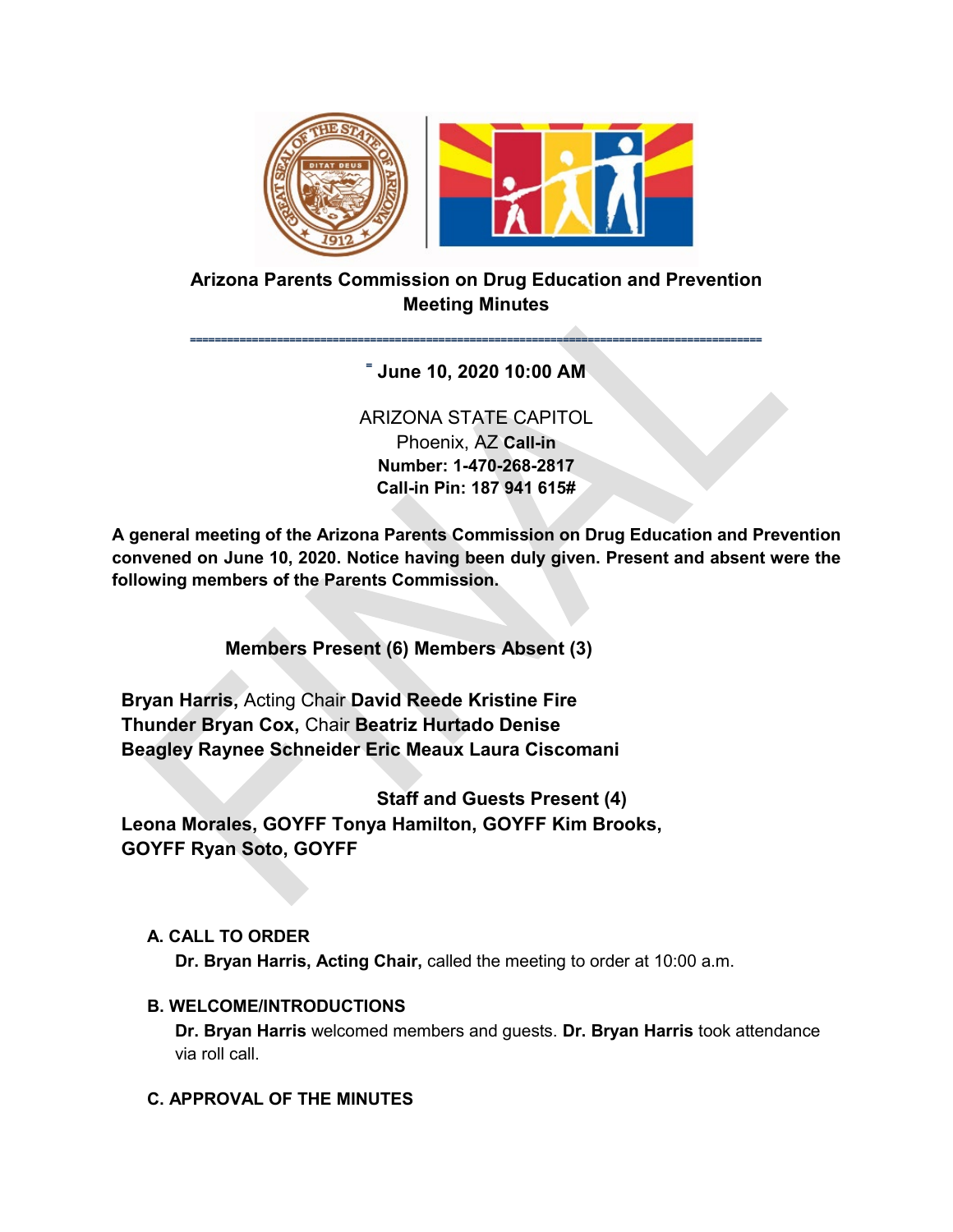Minutes for the meeting held Jan. 22, 2020, were reviewed.

- o **Ms. Laura Ciscomani** made a motion to approve the minutes.
- o The motion was seconded by **Ms. Raynee Schneider.**
- $\circ$  Approved by all in attendance.

# **D. Parents Commission Grant FY21 Budget Presentation Travis Price, Compliance & Procurement Manager, Governor's Office**

**Dr. Bryan Harris** introduced **Mr. Travis Price**, Compliance & Procurement Manager with the Governor's Office. **Mr. Travis Price** gave a presentation about the budget for Fiscal Year 2021, which begins July 1, 2020. He discussed the grant cycle and compared the first year's budget to the proposed budget for FY21. He explained that we are currently doing a renewal for current grantees. He explained the process and the need to do renewals for Year 2 and Year 3, rather than making it a competitive process each year. He showed trends over the last decade in revenue generated from the tax on liquor sales. He said that he anticipated a slight increase to the FY21 budget over FY20. He recommended that all grantees be renewed. He also asked to increase the discretionary fund by an additional \$100,000 to assist community organizations in light of COVID-19. He stressed that it does not mean that we will spend the money, it just allows us the ability to have it there in the instance that it is needed.

● **Dr. Bryan Harris** reiterated what **Mr. Travis Price** stated in his presentation and thanked the Governor's Office staff for preparing the presentation and the renewal process.

● **Dr. Bryan Harris** asked for a motion to approve the Parents Commission Grant Budget for Fiscal Year 2021 as presented.

o **Ms. Raynee Schneider** made the motion. o **Ms. Betty Hurtado** seconded the motion. o Motion passed by all commissioners in attendance.

### **E. Subgrantees Update**

**Leona Morales, Governor's Office of Youth, Faith and Family** 

**Dr. Bryan Harris** introduced **Ms. Leona Morales** who gave an update on the Grantees and Collegiate Recovery Programs. **Ms. Leona Morales** was impressed with the work of the Grantees and their abilities to transition their face-to-face programming to virtual environments due to COVID-19 restrictions. She said that she met with grantees on March 20, along with the Governor's Office Accounting Team and evaluators from Wellington Consulting Group. The check-in was to let the grantees know that their programs would continue to receive support from GOYFF and our partners. Following that meeting, several grantees took advantage of 1:1 technical assistance sessions with **Ms. Morales** to help with their program transitions. A follow-up to grantees was sent out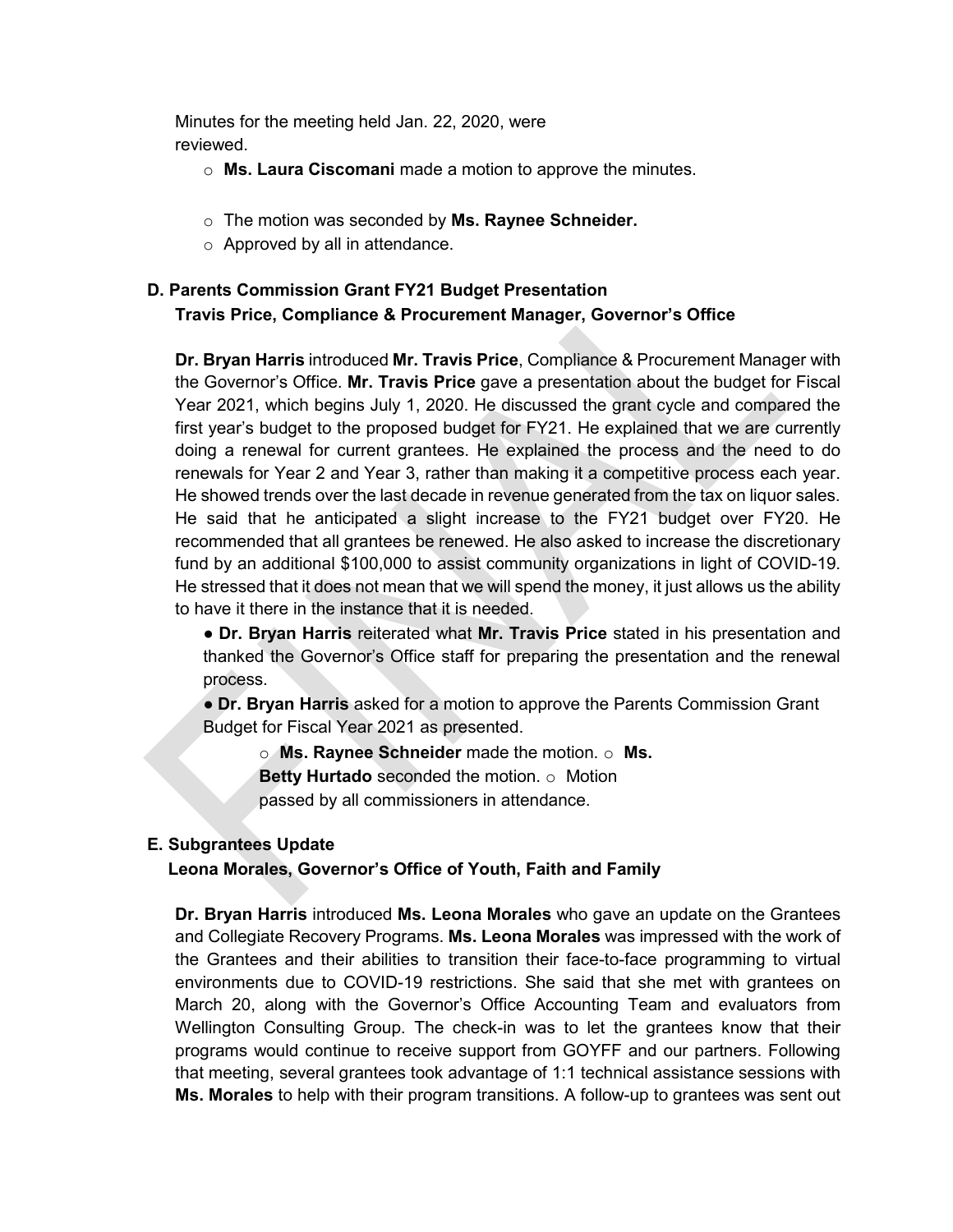via email 11 days later on March 31 to ensure that the grantees' needs were being met and programs were continuing. Out of the 27 grantees, 26 maintained programming since the onslaught of COVID-19 in mid-March. The only program to request a "pause" in programming was Pima County Health Department. **Ms. Leona Morales** said the request was initiated by the Program Manager, Mark Person, in early-April. She added that it was not a directive made by GOYFF. Since then, she said she has been in contact with the grantee and they have already submitted their renewal application for FY21 and plan to resume programming soon. She highlighted the work of several grantees, including Serenity First, PPEP, Campesinos Sin Fronteras, MATFORCE, and Constructing Circles

of Peace. Earlier this year, she also conducted two successful site visits at ICAN and Terros Health.

● **Ms. Laura Ciscomani** asked if the Pima County Board of Supervisors was made aware of the Parents Commission programming being paused by county staff. She added that she is willing to reach out to her contacts there for a discussion.

● **Ms. Leona Morales** said she was not in contact with the Board of Supervisors about the request. She offered to connect **Ms. Laura Ciscomani** with the Pima County Health staff to discuss the circumstances leading up to the request.

#### **F. ANNOUNCEMENTS**

● **Ms. Kristine FireThunder** updated the commission in regards to the new Code Talker seal design competition. The Governor's Office of Tribal Relations has partnered with the AZ Department of Transportation to design veteran special license plates. The plate will include the Code Talker Seal. The competition ended on June 5 and they received four entries. The designs will be posted online for voting. The entry with the most votes will win and the designer will receive \$1,000, which includes a \$500 award match from the NABI Foundation.

● **Mr. Eric Meaux** introduced a new program for youth in the juvenile justice system that uses gaming to talk to the youth about substance abuse prevention and decision making. The project was created through a partnership with Arizona State University and included components of engagement, while focusing on intervention. The program will be used in Maricopa, Pima and Pinal counties.

#### **G. FUTURE AGENDA/MEETING SCHEDULE**

**Mr. Bryan Harris** said that the next meeting would be on July 14, 2020 at 10:00 AM in Flagstaff. But, because Summer Institute will be taking a virtual format this year, we will not be traveling to Flagstaff. The next meeting is scheduled for Sept. 16, 2020 at the State Capitol's Executive Tower, 3rd Floor Conference Room in Phoenix, Arizona**Dr. Bryan Harris** asked for a motion and a second to cancel the July meeting.

o **Ms. Kristine FireThunder** made the motion. o **Ms.** 

**Laura Ciscomani** seconded the motion. o Motion passed by all commissioners in attendance